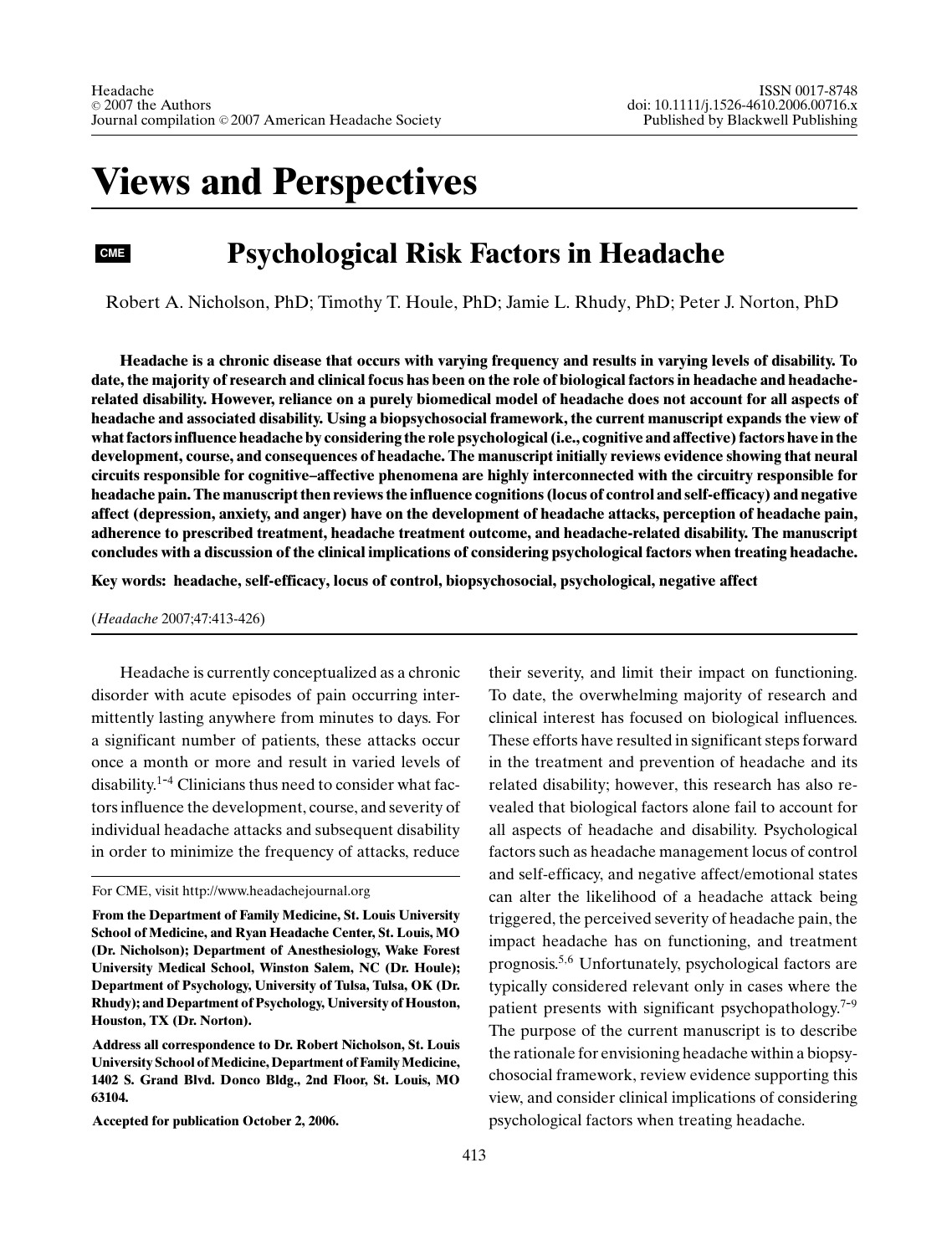### **A BIOPSYCHOSOCIAL MODEL OF HEADACHE**

The biopsychosocial model can be summarized as considering the multidirectional relationships between biological (physiological), psychological (behavioral), and social (environmental) factors in the explanation of disease.<sup>10</sup>,<sup>11</sup> Whereas a biomedical model of disease focuses exclusively on biological processes and relinquishes psychological processes to the theatre of the mind, the biopsychosocial model attempts to overcome Cartesian dualism by recognizing that biological, psychological, and social/environmental influences are scientifically inseparable.

To date, the overwhelming majority of empirical and theoretical efforts to elucidate the development, course, and consequences of individual headache attacks have used a biomedical model. However, the clinical scientist and practicing clinician who regularly treat headache recognize that the experiences of many headache patients do not match the expectations emanating from a biomedical model. As a result, there is growing attention to the interplay of biological, psychological (made up primarily of cognitive and affective processes), and social processes in headache. $14-16$ Viewing headache as a biopsychosocially influenced disease does not discount the importance of biological factors; instead, it provides a more complete account of what influences the development, course, and consequences of headache in the clinical setting. Given the emphasis on interdependent influences of biological, psychological, and social factors, it may seem surprising that the current manuscript focuses almost exclusively on psychological factors. This is not intended to suggest that psychological factors are more important than biological or social factors (since the biopsychosocial model holds that each factor's influence is fluid), but is rather a function of the paucity of literature to date reviewing the influence of psychological factors on headache.

### **CENTRAL-LEVEL PSYCHOLOGICAL INFLUENCES ON PAIN**

Prior to focusing on specific psychological (cognitive and affective) factors that influence headache, the manuscript briefly reviews evidence showing that neural circuits responsible for cognitive-affective phenomena are highly interconnected with the circuitry responsible for headache pain.

By definition, pain is a psychological construct referring to the perception of unpleasant or aversive sensations.<sup>17,18</sup> Multiple brain regions process different aspects of a pain message, making pain an event stemming from a complex neuromatrix.19-22 Many of the regions associated with pain processing are also involved with other psychological phenomena (eg, emotions, attention, stress), $23-30$  therefore, modulation of pain by psychological factors may occur through these shared circuits, altering the pain signal within brain.

The best known CNS mechanism that modifies pain is a circuit that comprises the periaqueductal gray (PAG), 5-Hydroxytryptamine (5-HT) neurons of the rostral ventromedial medulla (RVM), and norepinephrine (NE) neurons of the dorsolateral pontomesenchephalic tegmentum (DLPT).<sup>31</sup> At least some of the pain relieving effects of opioid analgesics, 5-HT agonists, and NE agonists occur via this circuit. $31$  The PAG appears particularly influential in migraine.<sup>32</sup> For example, the placement of electrodes into the PAG can induce migraine-like pain<sup>33</sup> and neuroimaging studies show that activity within the PAG and other brainstem structures is associated with migraine pain.<sup>34</sup>

This PAG-RVM-DLPT circuit receives input from multiple forebrain regions involved with psychological processes—particularly the limbic system. For example, the amygdala, an area known to be impor- $\tan$  for emotion,  $2<sup>9</sup>$  can activate this circuit and appears critical for modulation of pain by cognitive-emotional factors.35-40 Additionally, the anterior cingulate cortex, orbitofrontal cortex, insula, and hippocampus are implicated in pain modulation resulting from attention, placebo, expectation, perceptions of controllability, and/or anxiety.41-48 These findings support the utility of a biopsychosocial view of headache.49,<sup>50</sup> Indeed, the interconnectivity between psychological and biological systems can explain how transient, experimentally-induced states can lead to headache,  $51,52$  and how long term changes (through neuroplasticity/sensitization) in these systems may influence headache chronification and lead to comorbid headache and mood/cognitive disorders.53,54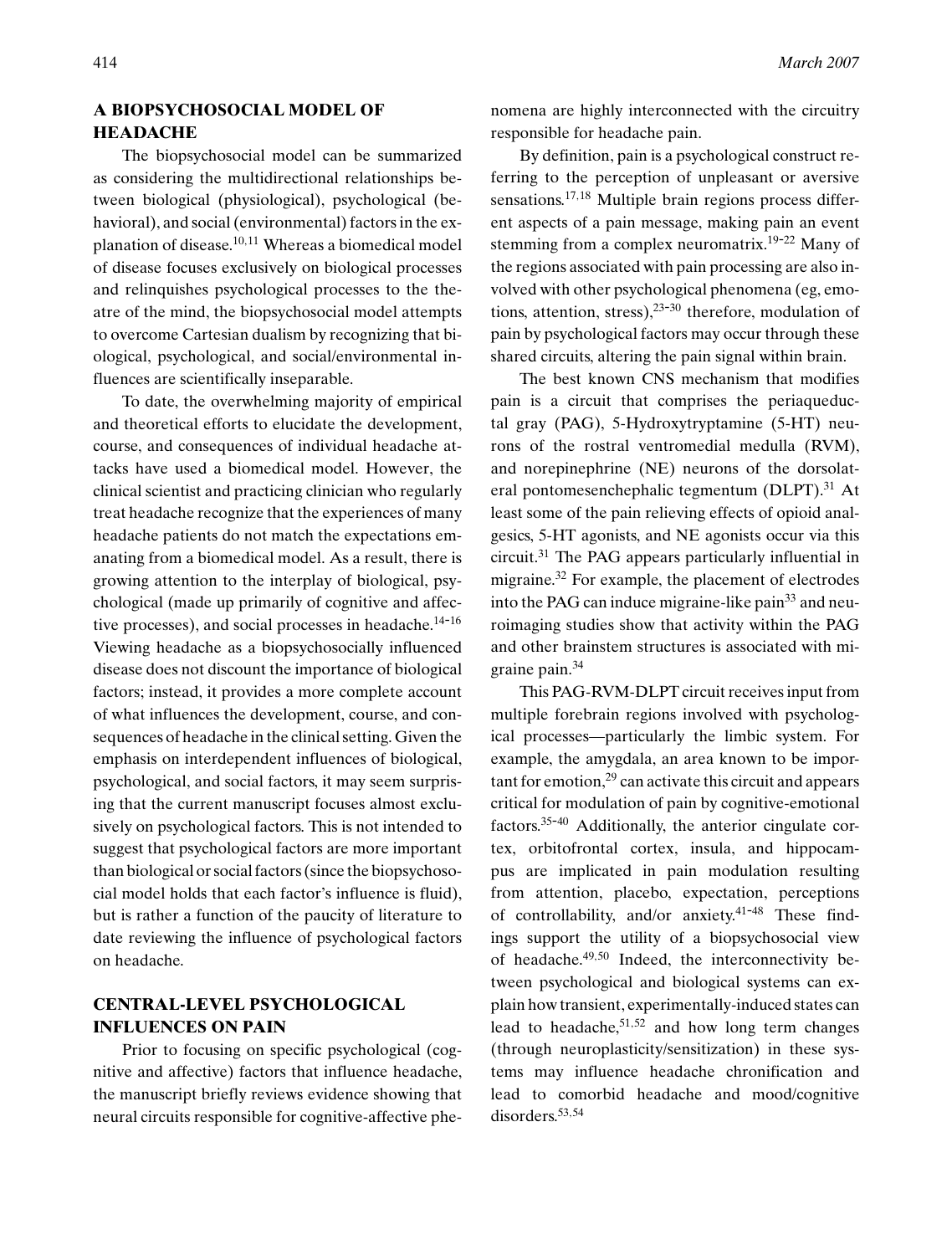#### *Headache* 415

In summary, psychological factors can influence headache pain via various CNS pathways. However, it is important to identify specific factors that are influential. The next sections review specific cognitive and affective factors that influence the development, course, and consequences of headache.

#### **HEADACHE BELIEFS AND COGNITIONS**

Cognitive processes encompass the thoughts, beliefs, attributions, and attitudes people utilize when negotiating their environment. As it relates to headache, cognitions influence whether a patient engages in behaviors that lessen the likelihood of having a headache attack, adheres to medication regimen, and how the patient copes with the headache attack (thus influencing headache-related disability). Although numerous cognitive processes can influence headache and disability, 2 types of cognitions are particularly influential: locus of control (LOC) beliefs and self-efficacy (SE) beliefs.

**Locus of Control (LOC).—**LOC beliefs concern the degree to which an individual perceives that an event is under his/her personal control. These beliefs range from a completely internal LOC (where the individual perceives the event as totally under his/her control), to a completely external LOC (where the event is perceived as totally outside the individual's realm of influence). Individuals typically experience LOC about an event that falls somewhere between these 2 extremes. In most situations, having less internal LOC (ie, more external LOC) negatively influences affective (eg, increased dysphoric feelings), behavioral (eg, less likely to use active coping),<sup>55-57</sup> and physiological (eg, NE depletion and increased  $5-HT$  sensitization)<sup>58,59</sup> responses to an event.<sup>56-58</sup> If perceived internal LOC remains low for an extended period then the individual may perceive that the situation is "hopeless" and thus "gives up," resulting in more pronounced affective, behavioral, and physiologic problems.

As it pertains to headache, 3 loci have been identified that determine who the individual views as controlling the onset, course, and consequences of headache.<sup>9,60</sup> These 3, internal LOC ("I am the key factor in controlling my headaches"), externalchance LOC ("nothing predicts my headaches"), and external-health care professionals LOC ("only my doctor and prescription medication can control my headaches") are present to varying degrees for all individuals. There may also be variability in an individual's LOC as it relates to different phases of a headache attack and its consequences. Research has shown that a high internal LOC is associated with better headache treatment outcome<sup>61</sup> and less headacherelated disability.62 Conversely, patients with low internal LOC are less likely to engage in behaviors that reduce the likelihood of a headache attack (eg, managing headache triggers), reduce/eliminate headache pain (eg, not seeing themselves as responsible for taking medication as prescribed), and minimize headacherelated disability. As it pertains to external LOC, patients who believe their headaches are controlled primarily by chance factors report higher levels of depression, are less likely to engage in adaptive coping strategies, and experience more headache-related disability.63 Patients who believe that health care professionals are the primary influence on headaches report higher levels of medication use,  $63$  which may put these individuals at greater risk for medication overuse headache. Thus, a higher internal LOC and lower external LOC is typically desirable for optimal outcome.

**Self-Efficacy (SE).—**SE refers to an individual's belief that he/she can successfully engage in a course of action to produce a desired outcome.<sup>64,65</sup> SE beliefs exist for any potential behavior in which the individual may engage and are situation specific. SE beliefs vary across people and situations and can be modified over time as a result of successful or unsuccessful experiences.<sup>64</sup> For example, individuals possess SE beliefs about their cognitive, behavioral, and affective responses to a stressor.<sup>66</sup>

The influence of SE on headache has received considerable attention. The majority of this attention has focused on the role of SE in predicting headache treatment response, particularly as a potential mediator or moderator of treatment outcome.<sup>67-71</sup> Seminal work concerning what mediates patient improvement during biofeedback training indicated that changes in SE were the mechanism of change.<sup>72-75</sup> Baseline self-efficacy predicts differential response to combined pharmacologic and behavioral treatment<sup>76</sup> and changes in SE correlate with changes in headache frequency.77,78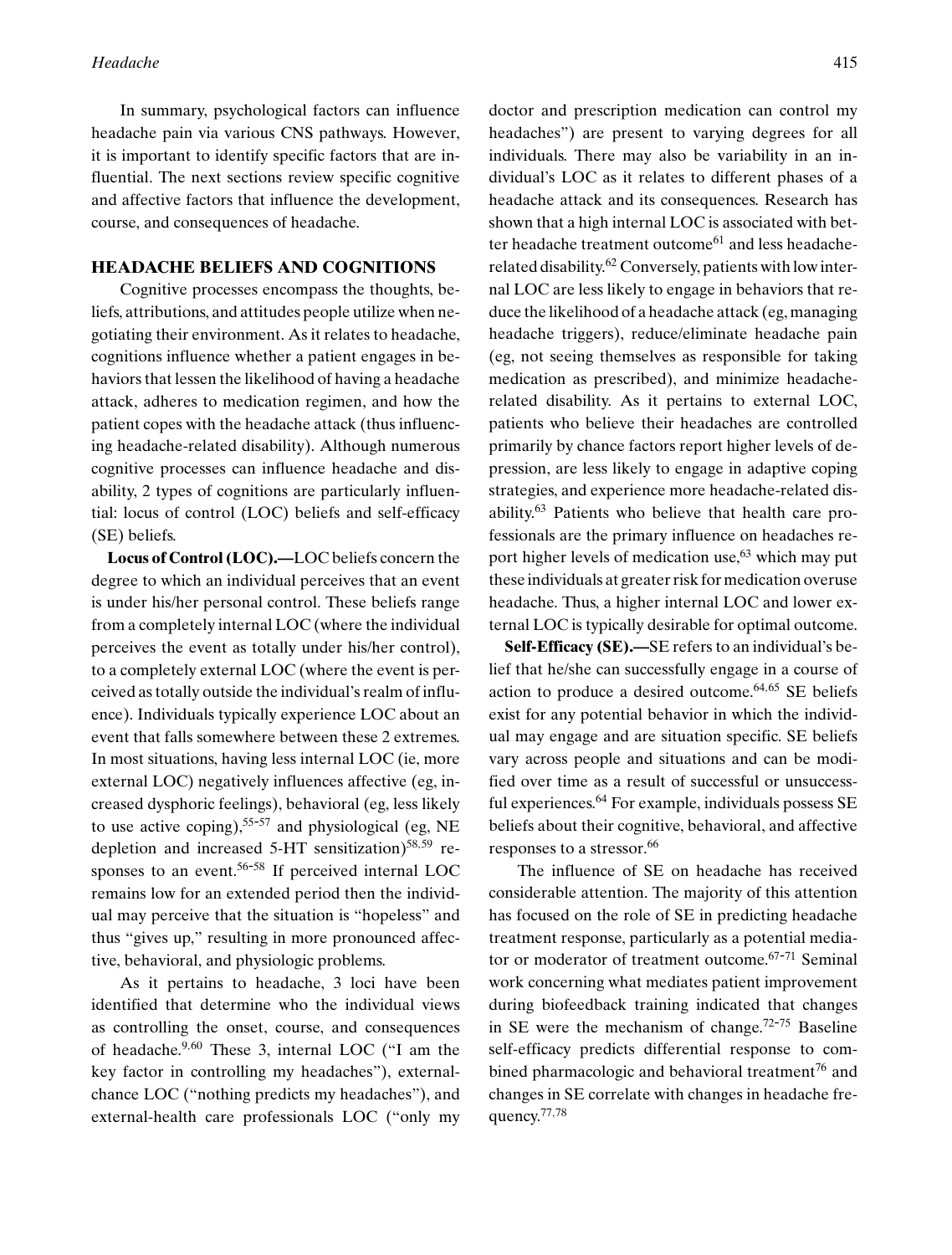SE also influences how one manages headache and disability. Individuals possess SE beliefs for managing modifiable triggers, adhering to treatment regimens, and coping with pain.<sup>79</sup> High levels of SE are associated with less dysphoric and anxious feelings $80$ and moderate the influence of perceived stress on headache frequency.<sup>81</sup> Low SE for coping with a stressor increases autonomic arousal<sup>82</sup> thus making one more susceptible to experiencing a headache.<sup>12,83-85</sup> SE has also been proposed as a predictor of headacherelated disability and preliminary findings appear to support this hypothesis.<sup>86</sup>

LOC and SE are related, yet independent concepts. Together they represent the manner whereby an individual determines whether or not to engage in behaviors that lessen the likelihood of a headache attack, whether to adhere to pharmacologic treatment recommendations, and/or whether to cope with headache in a manner that reduces headache-related disability. Thus, patients' LOC and SE beliefs are relevant issues to consider in treatment formulation.<sup>87</sup>

#### **NEGATIVE AFFECT AND EMOTIONAL STATES**

Pain involves both a sensory and an affective component.<sup>18</sup> Pain-related affect is almost always aversive and involves "negative affect" (NA). NA is a construct consisting of a "triumvirate" of negative emotions: anxiety, depression, and anger. $88,89$  NA emotions influence the course and impact of headache within the normal range of affective experience, not simply when an Axis I disorder is present. These emotions can influence the likelihood an individual will experience a headache attack,  $90-95$  the intensity of headache pain,96-98 and headache-related disability.6,9,99-104 NA comprises a basic unpleasant-defensive motivation system involving a complex neural circuit that can provoke varying degrees of neural and physiological activation that can potentially onset or exacerbate a headache.<sup>105</sup> At a central level, it has recently been hypothesized that anxious/stressful feelings may trigger activation in the PAG and paraventricular hypothalamic nucleus.106 This activates a series of events in the superior salivatory nucleus (SSN) and trigemenovascular system that results in migraine pain.<sup>106</sup>

As noted earlier, the amygdala and septo-limbic system play a role in the experience of emotion and the cognitive-emotional modulation of pain. At a peripheral level, NA can instigate adrenal release, change blood lipid levels, infuse sugar into the blood stream, increase heart rate, respiration, and muscle tension. Any one or combination of these processes could trigger a headache attack.<sup>107</sup>

Potential neurochemical links between NA and headache include 5-HT and  $\gamma$ -aminobutyric acid (GABA) dysregulation, which both have been implicated in NA emotions and headache. Dysregulated GABA is implicated in anxiety<sup>108-110</sup> and medications that enhance GABA-ergic function are useful in preventing migraine headache, perhaps by reducing cortical excitability.12,111,<sup>112</sup> Dysregulated 5-HT may be responsible for headache, anxiety, and depressed mood.113,<sup>114</sup> The mechanisms whereby anger and anger expression influence headache activity are unknown; however, its influence likely comes from limbic system activation.<sup>115-117</sup> Although anxiety, depression, and anger together create NA, each appear to uniquely influence headache and thus warrant independent review.

**Anxiety.—**Anxiety is an aversive state of worry, fear, uneasiness, or apprehension "resulting from feelings of being unable to predict, control or obtain desired outcomes"<sup>118,119</sup> in regards to a specific situation (eg, an upcoming evaluation at work, having enough money to make credit card and utility payments for the month) but can also be more nebulous (eg, career, family, finances). Patients often use the term "anxiety" and "stress" interchangeably, as the concepts are highly correlated.<sup>120</sup> It is likely that an individual who responds anxiously when exposed to a stressor will become stressed about that response, which then heightens anxiety, and thus creates a vicious anxiety/stress cycle.

Although much attention has been focused on the relationship between depressive symptoms and headache, anxious feelings may be even more prevalent among headache sufferers.<sup>85</sup>,121-125 Anxious/stressful feelings are one of the most common headache triggers and individuals with headache are more anxious than persons without pain.<sup>91,126-128</sup>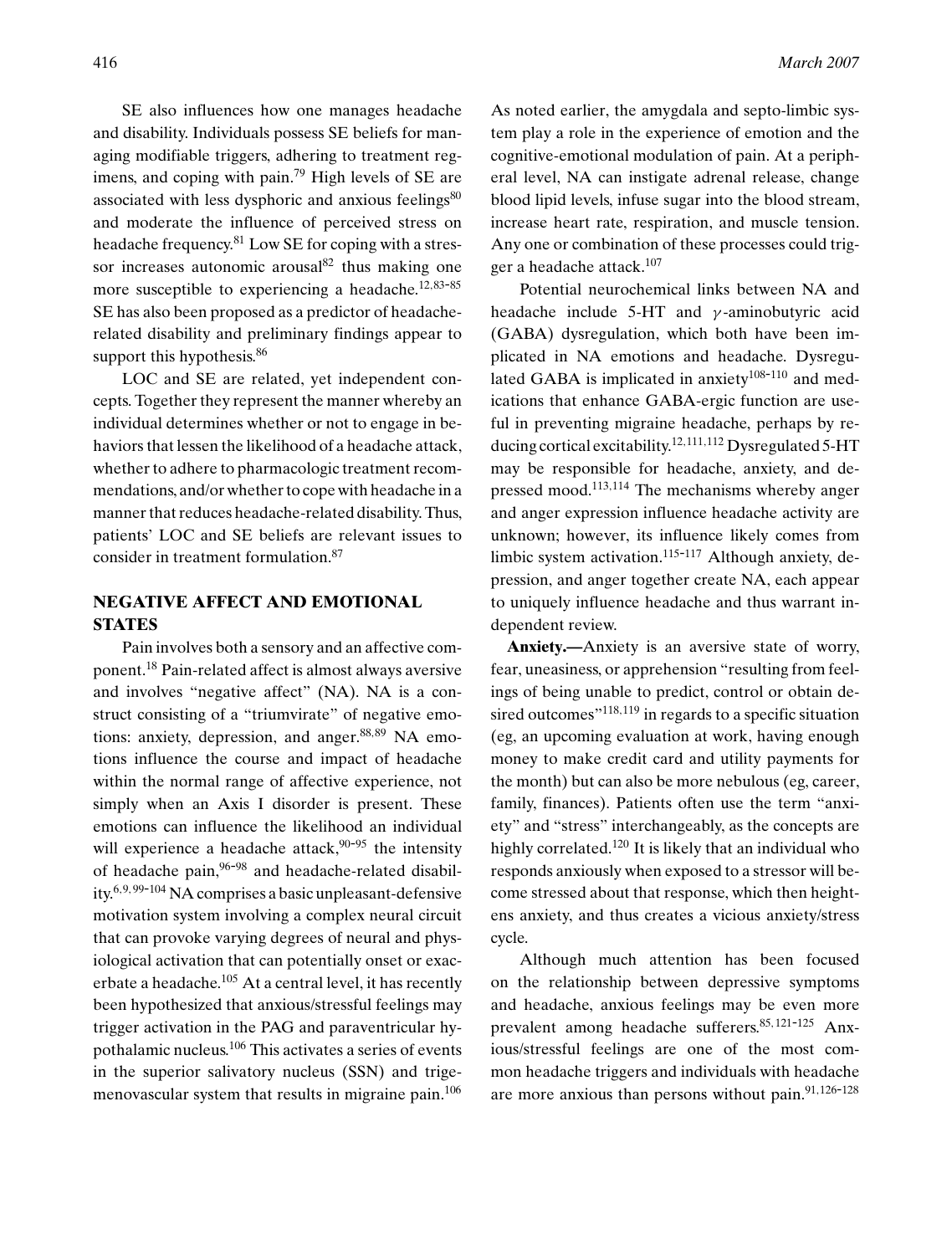#### *Headache* 417

Heightened anxiety can increase headache pain inten $sity^{129,130}$  and reduced anxiety is associated with decreased headache frequency over time.<sup>91</sup>

Perhaps the greatest influence anxious feelings have is on headache-related disability. Increased anxiety among headache sufferers is associated with greater disability, poorer quality of life, and increased cost of care.  $93,122,127,131-134$  Interestingly, one recent study found less anxious/worried feelings after 6 months was a stronger predictor of lower headache impact than changes in headache frequency or changes in medication.76

Another way whereby anxiety can precipitate the likelihood of having a headache attack, exacerbate pain intensity, and make headaches more disabling is through a concept termed "Anxiety Sensitivity"  $(AS)$ .<sup>107, 135-138</sup> AS is a dispositional construct wherein individuals higher on AS react fearfully to unusual bodily sensations or physiological symptoms of anxiety or fear. For example, a pounding heart might be interpreted by someone high on AS as evidence of cardiac problems or an impending heart attack. This catastrophic interpretation may then lead to sympathetic activation and (via a negative feedback loop) further increased heart rate. The intensification of the symptoms (eg, heart rate) strengthens the belief in the negative interpretation (eg, cardiac problems), leading to greater autonomic activation and further catastrophic beliefs, culminating through a vicious cycle into a panic attack. Similar observations of symptom misinterpretation have been described in hypochondriasis $139$  and chronic musculoskeletal pain.140

Although the study of AS in headache is in its infancy, 3 possible relationships exist. First, and most likely, is that AS increases headache-related disability. Individuals high in AS may misinterpret innocuous sensations as evidence of possible headache onset, thus making them more likely to exit and subsequently avoid situations or activities around which those symptoms occurred.<sup>136</sup> Second, AS may amplify headache pain in much the same way that high AS amplifies a panic attack. If early headache symptoms are interpreted negatively and provoke anxiety and fear, sympathetic nervous system activation could lead to physiological increases in heart and respiration rates, blood sugar and lipid levels, and general muscle tension that might, in turn, intensify headache pain. Third, it is plausible that high AS could trigger a headache attack through a similar mechanism; that is, the misinterpretation of innocuous sensations may cause anxiety and sympathetic arousal which, in turn, may provoke a headache attack. One interesting study reported that heightened AS may reduce the likelihood that rescue medications will be taken as directed.<sup>141</sup> However, before any conclusions can be made about the relationship between AS and headache, more empirical investigation is needed to establish the parameters of this relationship.

**Depression.—**Depression as a clinical syndrome is commonly described by feelings of sadness, despair, emptiness, or loss of interest or pleasure in activities occurring nearly every day for more than a 2-week period.142 Although depression is a clinical disorder, all individuals experience transitory dysphoric feelings of sadness, despair, emptiness, or loss of interest or pleasure in activities in the course of their lives.

Dysphoric feelings are higher among those with headache than those without.<sup>100,101,143-145</sup> Heightened dysphoria increases the likelihood that stress will trigger a headache, increases headache pain severity, is a negative prognosticator for response to treatment,16,93,94,146,<sup>147</sup> and negatively influences a patient's level of satisfaction with his/her care.<sup>122</sup> In addition, hopelessness (a cognitive perception characterized by low internal LOC, low SE, and heightened pessimism) often accompanies dysphoric feelings<sup>148</sup> and increased headache-related disability.93,101,103,143,149-151

**Anger.—**Anger is a state of displeasure ranging in intensity from mild irritation to intense fury in response to a perceived wrong that threatens the well-being of an individual or others with whom the individual identifies.<sup>152</sup>−<sup>154</sup> There is a great deal of inter- and intra-individual variability in the level of emotional intensity and physiological arousal one experiences when angry.152-156 Although the extent whereby one becomes angry can influence the course and outcome of diseases,<sup>157-159</sup> how the individual expresses/manages their anger has a far greater impact on disease course and impact.159,<sup>160</sup> When considering how anger is expressed, researchers have identified 2 distinct styles of anger expression: anger-in and angerout. Anger-in is when an individual does not outwardly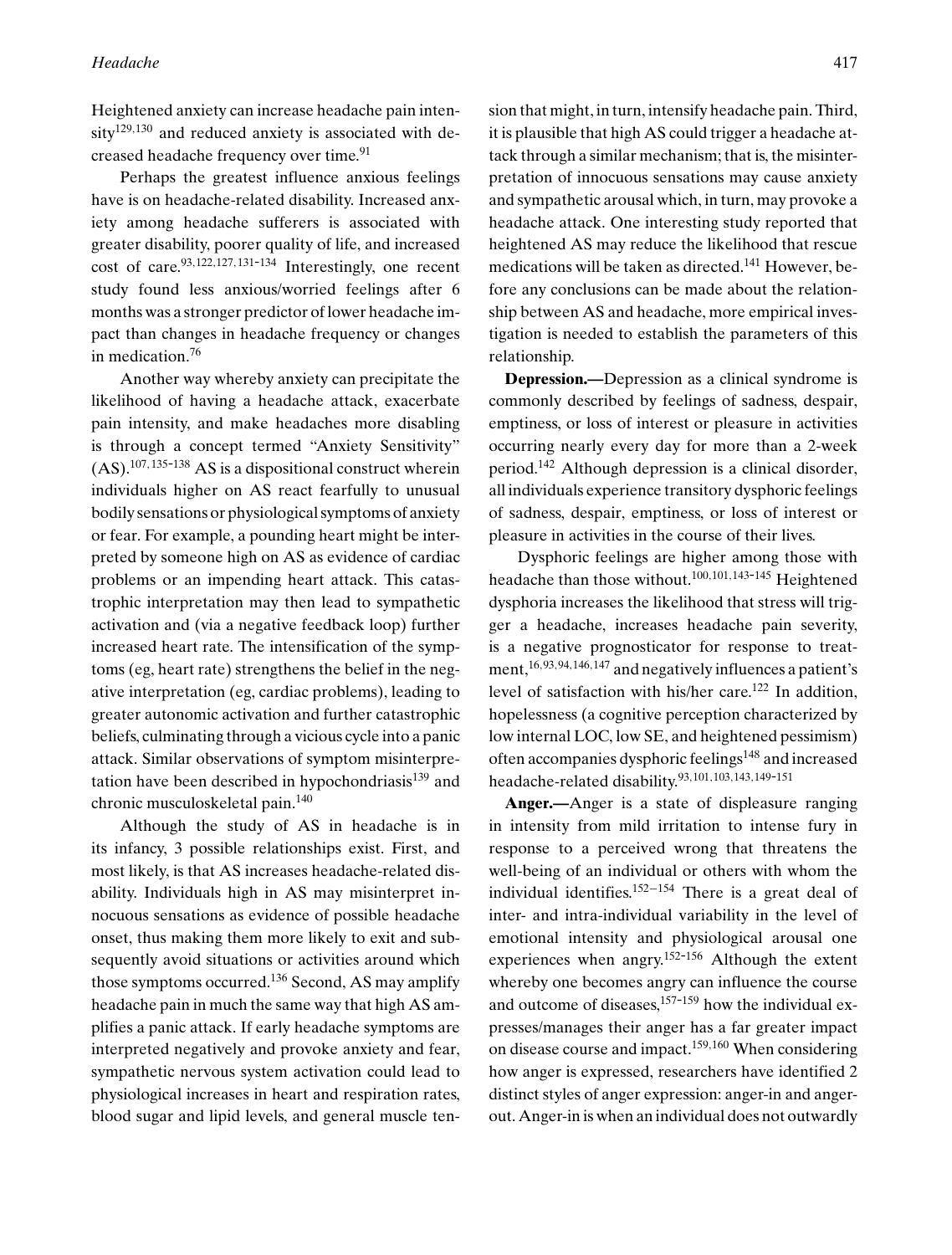express their anger, but experiences increased internal arousal $161,162$  whereas anger-out involves physical acts (eg, slamming doors) or verbal expression (eg, sarcastic remarks $162,163$ ). Being able to express anger appears to lessen the negative impact of anger on emotional and physical function.<sup>163-165</sup> However, expressing anger can have negative consequences such as being "socially unacceptable," creating unpleasantness ("if you can't say anything nice, don't say anything at all"), and instigating perceived negative consequences.152,155,<sup>166</sup>

Individuals with headache are more likely to hold their anger in than persons without headaches.<sup>100</sup>,104,144,145,<sup>167</sup> Individuals who hold anger in experience increased pain severity<sup>98</sup> and failure to express anger leads to more disability.96,98,101,124,168,<sup>169</sup> However, being extremely high on anger-out increases pain sensitivity and disability.<sup>170</sup>,<sup>171</sup> Overall, either too much expression or inhibition of anger appears to have deleterious effects. Failure to adequately express one's anger also negatively influences patient-provider communication.123 This lessens the likelihood that headaches will be diagnosed adequately<sup>123</sup> and is a poor prognosticator of treatment outcome.160

Overall, inadequately managed NA increases the individual's risk for experiencing more headache attacks, more intense headache pain, and more headache-related disability via central, neurochemical, and peripheral routes.

#### **CLINICAL IMPLICATIONS**

The current paper has argued that viewing headache as a biopsychosocially influenced disease is more appropriate than considering biological factors alone. The paper has focused on how specific psychological factors (LOC, SE beliefs, and NA) can influence the development, course, and consequences of headache. Taking a biopsychosocial view of headache presents both a challenge and an opportunity to the practicing physician. The challenge is that these factors interact to influence the development, course, and consequences of headache in ways heretofore not fully elucidated. On the other hand, taking such a view allows the physician to utilize their clinical acumen by considering all aspects of the individual (biological, psychological, and social) when establishing treatment recommendations. Listed below are examples of how psychological factors can influence treatment recommendations and treatment outcome along with suggestions for how to address psychological factors.

- 1. Recognizing and managing triggers is recommended to prevent headache attacks and to prevent episodic headaches from becoming chronic.<sup>172</sup>,<sup>173</sup> However, if a patient believes they have little or no influence on whether they experience a headache attack (low internal LOC) and low SE for managing headache triggers, then it is unlikely they will follow this recommendation. Educating the patient about how triggers influence a headache attack, and how managing triggers can reduce the number of headache attacks, increases internal LOC. Having patients keep regular diaries of potential headache triggers allows the patient to see how triggers are related to headache.<sup>174</sup> Similarly, teaching skills for self-managing triggers will increase SE. Also, an individual with catastrophic fear about being exposed to a potential trigger will need to become aware that triggers can set the stage for headache, but exposure to a trigger does not mean they will experience a debilitating headache. The sage physician will elicit examples from the patient (or talk about other similar patients' experiences) in which exposure to the triggers did not result in a severe, debilitating headache, or in which the individual took medication (eg, triptan) that lessened/aborted the headache.
- 2. Taking headache medication as prescribed is imperative for maximum efficacy. However, a patient with low SE for taking medication will be less adherent to protocol. Having a medical staff member (eg, nurse) teach the individual (or model for them) how/when/why to take medication (eg, taking a triptan at the appropriate time) and then following up with the patient to reinforce adherence or discuss barriers to adherence will raise SE and increase adherence.
- 3. Current conceptualizations of headache, especially migraine, suggest that a "hyper excitable" brain is an important factor for experiencing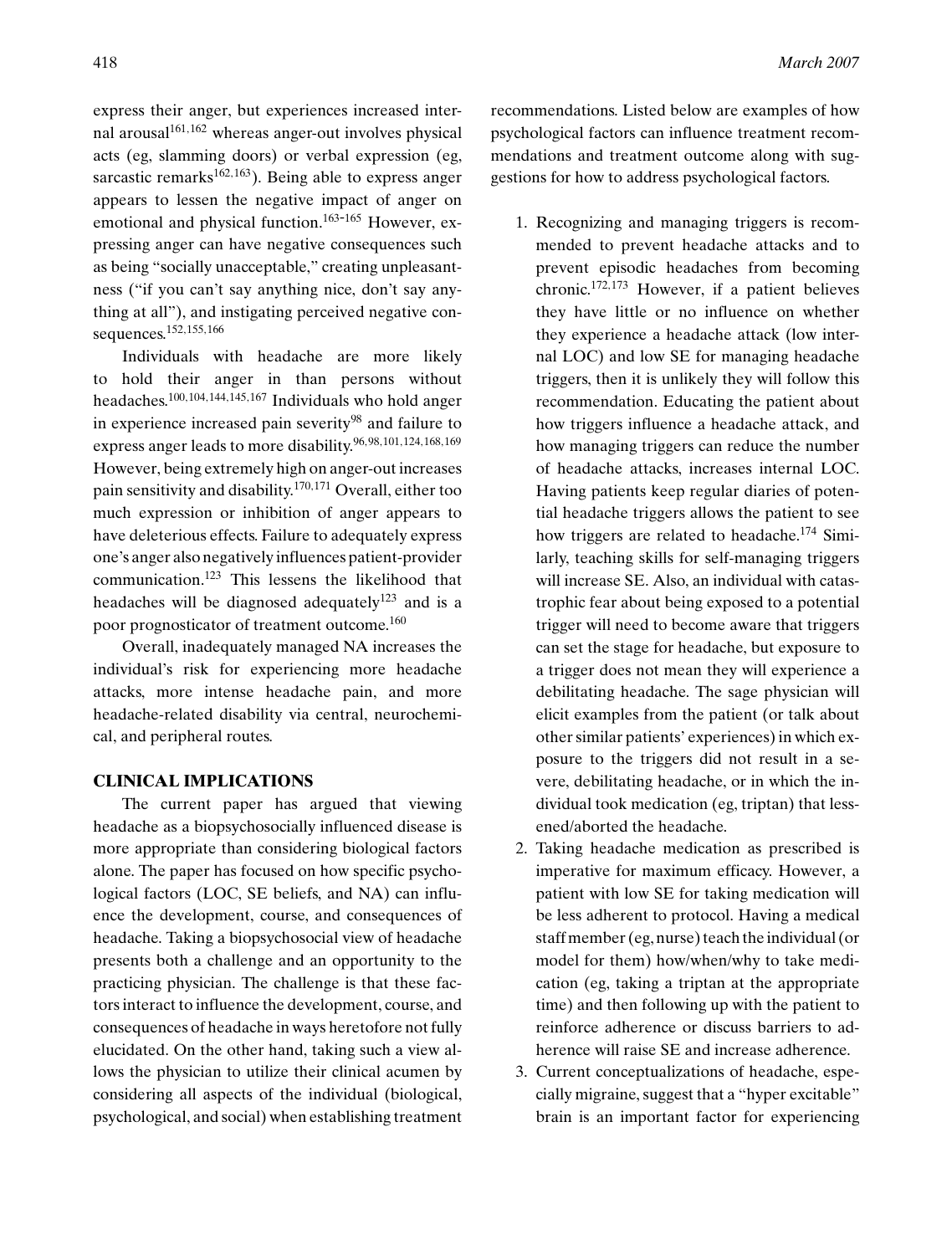headache.<sup>84</sup>,175,<sup>176</sup> Thus, interventions that seek to reduce the brain's excitability are theoretically sound. Patients whose stress, anxiety, and/or anger are not well managed will have heightened arousal and thus be at greater risk for experiencing a headache attack because of their influence on the brain's chemistry and excitability. The physician who normalizes the patient's need for managing stress ("A lot of patients find that doing something to take the edge off helps them deal better with life") and encourages the patient to use evidence-based relaxation and stress management strategies will make it more likely the patient will adopt such strategies.

As the examples above have noted, there are clinically sound strategies for addressing psychological factors in headache. Although no validated treatment algorithms exist for knowing how and when to address psychological factors, there are certain strategies that likely enhance the efficacy of ongoing pharmacologic intervention. An efficacious and easily administered strategy is relaxation/stress-management.<sup>177−179</sup> Although most physicians appreciate the potential benefits of managing stress, many are surprised that these strategies can also improve SE for managing headache (and likely create a more internal LOC). Education strategies (eg, recognizing and managing triggers, taking medication as prescribed, understanding the "migraine" brain) can also improve patient outcomes and increase SE.76,78,<sup>180</sup>

One of the difficulties of using these strategies has been integrating them into ongoing pharmacologic care and/or connecting the patient with a behavioral specialist. However, using a self-management model whereby the patient and physician partner together to maximize treatment benefits by allowing the patient a more active role in managing their disease has been used successfully in other chronic diseases and would likely work in headache as well.<sup>87</sup>

Addressing psychological factors is a low priority for certain headache sufferers. This includes patients who experience headache once a month or less, whose acute medications are fully efficacious at treating their headaches, and who experience no more than mild headache-related disability. There is also a subset of patients whose presentation make it highly unlikely that addressing psychological needs alone will have significant benefits until other issues are addressed.<sup>181</sup> This includes patients with continuous or near-continuous headaches, high levels of medication overuse, and those with severe depression. However, relatively few headache sufferers presenting for treatment fall into these categories and thus, almost all headache patients presenting for treatment will benefit from considering psychological risk factors in headache and addressing them as appropriate.

*Acknowledgments: The authors would like to thank Ms. Megan Rochey for her assistance in preparing the manuscript, and Drs. Donald Penzien and Jeanetta Raino for their guidance in the direction of the manuscript. Supported by grant 1K23NS048288-01A2 from the National Institutes of Health.*

#### *Conflict of Interest:* None

#### **REFERENCES**

- 1. Lipton RB, Stewart WF, von Korff M. Burden of migraine: Societal costs and therapeutic opportunities. *Neurology.* 1997;48:4-9.
- 2. Lipton RB, Liberman J, Kolodner K, Bigal ME, Dowson A, Stewart WF. Migraine headache disability and health-related quality-of-life: A populationbased case-control study from England. *Cephalagia.* 2003;23:441-450.
- 3. Stewart SH, Lipton RB, Simon DJ. Work-related disability: Results from the American Migraine Study. *Cephalalgia.* 1996;16:231-238.
- 4. Lipton R, Hamelsky SW, Stewart W. Epidemiology and impact of migraine. In: Silberstein S, Lipton R, Dalessio D, eds. *Wolff's Headache and Other Head Pain*. New York: Oxford University Press; 2001:85- 107.
- 5. Baskin M, Ahluwalia HK, Resnicow K. Obesity intervention among African-American children and adolescents. *Pediatric Clin North Am*. 2001;48:1027- 1039.
- 6. Lake A, Rains J, Penzien D, Lipchik G. Headache and psychiatric comorbidity: Historical context, clinical implications, and research relevance. *Headache.* 2005;45:493-506.
- 7. Lake A, Lipchik G, Penzien D, Rains J, Saper J, Lipton R. An introduction to psychiatric comorbidity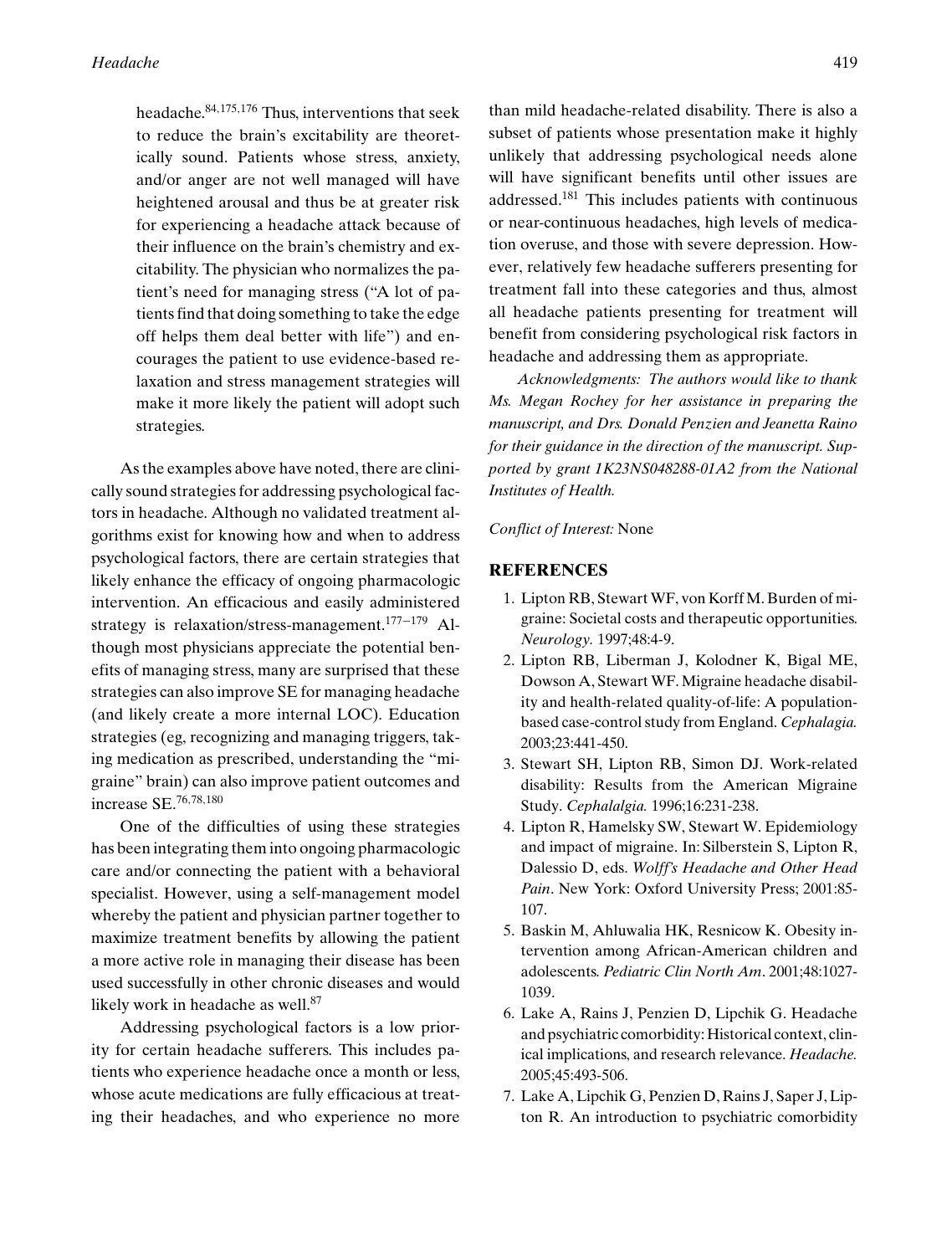with chronic headache: Evidence-based clinical implications. *Headache.* 2006;46.

- 8. Hamelsky S, Lipton R. Psychiatric comorbidity of migraine. *Headache.* 2006;46.
- 9. Penzien DB, Rains JC, Holroyd KA. Psychological assessment of the recurrent headache sufferer. In: Tollison CD, Kunkel RS, eds. *Headache: Diagnosis and Treatment*. Baltimore: Will & Wilkins; 1993:39-49.
- 10. Engel GL. The need for a new medical model: A challenge for biomedicine. *Science.* 1977;196:129- 136.
- 11. Camic P, Knight SE. *Clinical Handbook of Health Psychology: A Practical Guide to Effective Interventions*. Seattle, WA: Hogrefe & Huber; 1998.
- 12. Welch K. Brain hyperexcitability: The basis for antiepileptic drugs in migraine prevention. *Headache.* 2005;45:S25*-*S32.
- 13. Goadsby PJ. Migraine pathophysiology. *Headache.* 2005;45(Suppl 1):S14*-*S24.
- 14. Andrasik F, Flor H, Turk DC. An expanded view of psychological aspects in head pain: The biopsychosocial model. *Neurol Sci.* 2005;26:S87*-*S91.
- 15. Loder E, Biondi D. General principles of migraine management: The changing role of prevention. *Headache.* 2005;45:S33*-*S47.
- 16. Lipton RB, Silberstein SD, Saper JR, Bigal ME, Goadsby PJ. Why headache treatment fails. *Neurology.* 2003;60:1064-1070.
- 17. Merskey H, Bogduk N, eds. IASP Task Force on Taxonomy. *Classification of Chronic Pain: Description of Chronic Pain Syndromes and Definition of Pain Terms*. 2nd ed. Seattle: IASP Press; 1994.
- 18. International Association for the Study of Pain. Classification of chronic pain. *Pain*. 1986(suppl 3):S1-S226.
- 19. Price D. Psychological and neural mechanisms of the affective dimension of pain. *Science.* 2000;288.
- 20. Rainville P, Carrier B, Hofbauer R, Bushnell MC, Duncan G. Dissociation of sensory and affective dimensions of pain using hypnotic modulation. *Pain.* 1999;82:159-171.
- 21. Rainville P, Duncan G, Price D, Carrier B, Bushnell MC. Pain affect encoded in human anterior cingulate but not somatosensory cortex. *Science.* 1997;277:968-971.
- 22. Melzack R. From the gate to the neuromatrix. *Pain.* 1999;(suppl 6):S121-S126.
- 23. Phan K, Wager T, Taylor S, Liberzon I. Functional

neuroanatomy of emotion: A meta-analysis of emotion activation studies in PET and fMRI. *Neuroimage.* 2002;16:331-348.

- 24. Cardinal R, Parkinson J, Hall J, Everitt B. Emotion and motivation: The role of the amygdala, ventral striatum, and prefrontal cortex. *Neurosci Biobehav Rev.* 2002;26:321-352.
- 25. Davis M, Hitchcock J, Bowers M, Berridge C, Melia K, Roth R. Stress-induced activation of prefrontal cortex dopamine turnover: Blockade by lesions of the amygdala. *Brain Res.* 1994;664:207-210.
- 26. Gallagher M, Schoenbaum G. Functions of the amygdala and related forebrain areas in attention and cognition. *Ann N Y Acad Sci.* 1999;877.
- 27. Han C, O'Tuathaigh C, vanTrigt L, et al. Trace but not delay fear conditioning requires attention and the anterior cingulate cortex. *Proc Natl Acad Sci.* 2003;100:13087-13092.
- 28. Lane RD, Reiman E, Bradley M, et al. Neuroanatomical correlates of pleasant and unpleasant emotion. *Neuropsychologia.* 1997;35:1437-1444.
- 29. LeDoux J. Emotion circuits in the brain. *Ann Rev Neurosci.* 2000;23:155-184.
- 30. Sapolsky R. Stress and plasticity in the limbic system. *Neurochem Res.* 2003;28:1735-1742.
- 31. Fields H. State-dependent opioid control of pain. *Nat Rev.* 2004:565-575.
- 32. Welch K, Nagesh V, Aurora S, Gelman N. Periaqueductal gray matter dysfunction in migraine: Cause or the burden of illness? *Headache.* 2001;41:629-637.
- 33. Raskin N, Hosobuchi Y, Lamb S. Headache may arise from perturbation of brain. *Headache.* 1987;27:416-420.
- 34. Weiller C, May A, Limmroth V, et al. Brain stem activation in spontaneous human migraine attacks. *Nat Med 1.* 1995:658-660.
- 35. Manning B. A lateralized deficit in morphine antinociception after unilateral inactivation of the central amygdala. *J Neurosci.* 1998;18:9453-9470.
- 36. Crown E, King T, Meagher MW, Grau J. Shockinduced hyperalgesia: III. Role of the bed nucleus of the stria terminalis and amygdaloid nuclei. *Behav Neurosci.* 2000;114:561-573.
- 37. Fox R, Sorenson C. Bilateral lesions of the amygdala attenuate analgesia induced by diverse environmental challenges. *Brain Res.* 1994;648:215-221.
- 38. Helmstetter F, Bellgowan P. Lesions of the amygdala block conditional hypoalgesia on the tail flick test. *Brain Res.* 1993;612:253-257.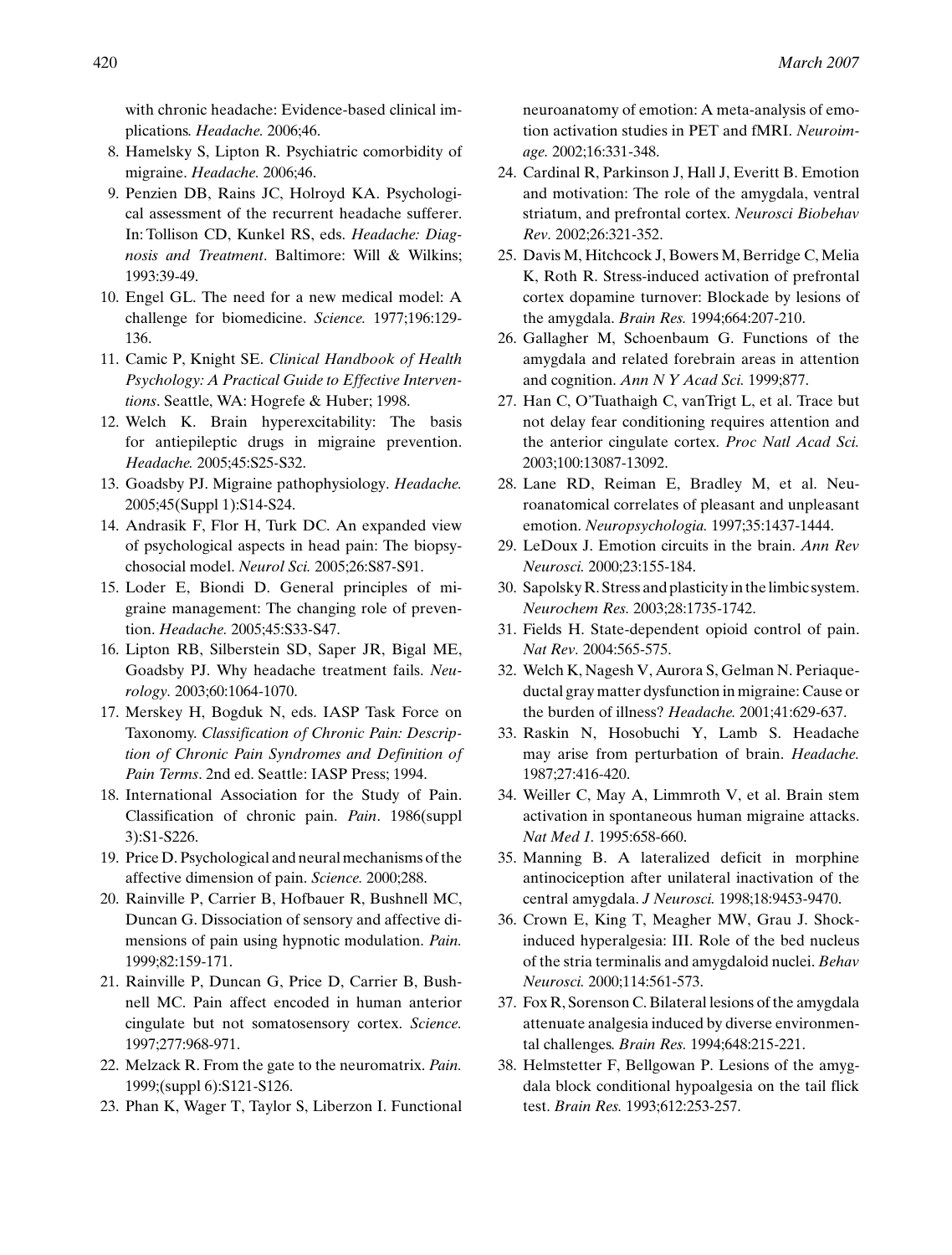- 39. Rhudy JL, Meagher MW. The role of emotion in pain modulation. *Curr Opin Psychiatr.* 2001;14:241- 245.
- 40. Watkins L, Wiertelak E, Maier S. The amygdala is necessary for the expression of conditioned but not unconditioned analgesia. *Behav Neurosci.* 1993;107:402-405.
- 41. Bantick S, Wise R, Ploghaus A, Clare S, Smith S, Tracey I. Imaging how attention modulates pain in humans using functional MRI. *Brain.* 2002;125:310- 319.
- 42. Dowman R. Distraction produces an increase in pain-evoked anterior cingulate activity.*Psychophysiology.* 2004;41:613-624.
- 43. Hsieh J, Stone-Elander S, Ingvar M. Anticipatory coping of pain expressed in the human anterior cingulate cortex: A positron emission tomography study. *Neurosci Lett.* 1999;262:61-64.
- 44. Petrovic P, Dietrich T, Fransson P, Andersson J, Carlsson K, Ingvar M. Placebo in emotional processing—induced expectations of anxiety relief activate a generalized modulatory network. *Neuron.* 2005;46:957-969.
- 45. Ploghaus A, Becerra L, Borras C, Borsook D. Neural circuitry underlying pain modulation: Expectation, hypnosis, placebo.*Trends Cogn Sci.* 2003;7:197- 200.
- 46. Rainville P, Hofbauer R, Bushnell MC, Duncan G, Price D. Hypnosis modulates activity in brain structures involved in the regulation of consciousness. *J Cogn Neurosci.* 2002;14:887-901.
- 47. Salomons T, Johnstone T, Backonja M, Davidson R, et al. Perceived controllability modulates the neural response to pain. *J Neurosci.* 2004;24:7199- 7203.
- 48. Ploghaus A, Tracey I, Gati J, et al. Dissociating pain from its anticipation in the human brain. *Science.* 1999;284:1979-1981.
- 49. Bakal D. *Psychobiology of Chronic Headache*. New York: Springer; 1982.
- 50. Bakal D, Kaganov J. Symptom characteristics of chronic and non-chronic headache sufferers. *Headache.* 1979;19:285-289.
- 51. Bayer T, Baer P, Early C. Situational and psychophysiological factors in psychologically induced pain. *Pain.* 1991;44:45-50.
- 52. Gannon L, Haynes S, Cuevas J, Chavez R. Psychophysiological correlates of induced headaches. *J Behav Med.* 1987;10:411-423.
- 53. Cady R, Farmer K, Dexter J, Schreiber C. Cosensitization of pain and psychiatric comorbidity in chronic daily headache. *Curr Pain Headache Rep.* 2005;9:47- 52.
- 54. Rome H, Rome J. Limbically augmented pain syndrome (LAPS): Kindling, corticolimbic sensitization, and the convergence of affective and sensory symptoms in chronic pain disorders. *Pain Med.* 2000;1:7-23.
- 55. Ajzen I. Perceived behavioral control, self-efficacy, locus of control, and the theory of planned behavior. *J Appl Soc Psychol.* 2002;32:665-683.
- 56. Overmier J, Seligman M. Effects of inescapable shock upon subsequent escape and avoidance responding. *J Comparat Physiol Psychol.* 1967;63:28- 33.
- 57. Overmier J. On learned helplessness. *Integrat Physiol Behav Sci.* 2002;37:4-8.
- 58. Watkins L, Maier S. Immune regulation of central nervous system functions: From sickness responses to pathological pain. *J Inter Med.* 2005;257:139-155.
- 59. Weiss J, Goodman P, Losito B, Corrigan S, Charry J, Bailery W. Behavioral depression produced by an uncontrollable stressor: Relationship to norepinephrine, dopamine, and serotonin levels in various regions of the rat brain. *Brain Res Rev.* 1981;3:167-205.
- 60. French DJ, Holroyd KA, Pinell C, Malinoski PM, O'Donnell F, Hill KR. Perceived self-efficacy and headache-related disability. *Headache.* 2000;40:647- 656.
- 61. Hudzynski L, Levenson H. Biofeedback behavioral treatment of headache with locus of control pain analysis: A 20-month retrospective study. *Headache.* 1985;25:380-386.
- 62. Scharff L, Turk DC, Marcus DA. The relationship of locus of control and psychosocial-behavioral response in chronic headache. *Headache.* 1995;35:527- 533.
- 63. Martin NJ, Holroyd KA, Penzien DB. The headache-specific locus of control scale: Adaptation to recurrent headaches. *Headache.* 1990;30:729- 734.
- 64. Bandura A, O'Leary A, Taylor C, Gauthier J, Gossard D. Perceived self-efficacy and pain control: Opioid and nonopioid mechanisms. *J Personal Social Psychol.* 1987;53:563-571.
- 65. Bandura A. *Self-efficacy: The Exercise of Control*. New York: W.H. Freeman and Company; 1997.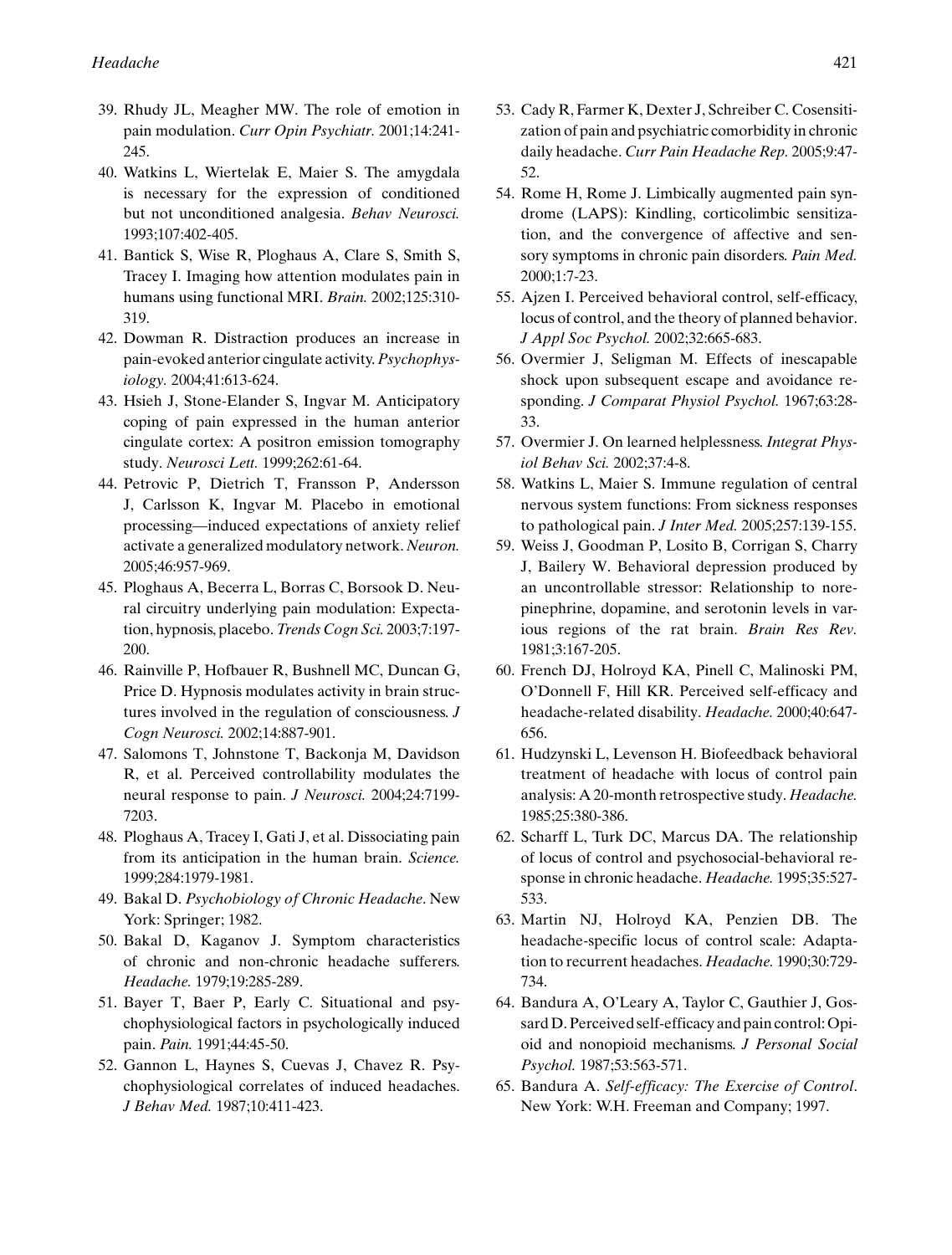- 66. Marlowe N. Self-efficacy moderates the impact of stressful events on headache. *Headache.* 1998;38:662-667.
- 67. Maizels M. Why should physicians care about behavioral research? *Headache.* 2005;45:411- 413.
- 68. Andrasik F. Behavioral treatment approaches to chronic headache. *Neurol Sci.* 2003;24(suppl 2):S80- S85.
- 69. Lake AI. Behavioral and nonpharmacologic treatments of headache. *Med Clin North Am.* 2001;85:1055-1075.
- 70. Nicholson RA, Hursey KG, Nash J. Moderators and mediators of behavioral treatment for headache. *Headache.* 2005;45:513-519.
- 71. Penzien D, Rains J, Lipchik G, Nicholson R, Lake A, Hursey K. Future directions in behavioral headache research: Applications for an evolving health care environment. *Headache.* 2005;45:526-534.
- 72. Holroyd K, Penzien D, Hursey K, et al. Change mechanisms in EMG biofeedback training: Cognitive changes underlying improvements in tension headache. *J Consult Clin Psychol.* 1984;52:1039- 1053.
- 73. Gauthier JG, Lacroix R, Cote A, Doyon J, Drolet M. Biofeedback control of migraine headaches: A comparison of two approaches. *Biofeedback Self Regul.* 1985;10:139-159.
- 74. Blanchard EB, Kim M, CU H, Steffek BD. Preliminary results of the effects on headache relief of perception of success among tension headache patients receiving relaxation. *Headache Quarterly.* 1993;4:249-253.
- 75. Rokicki LA, KA H, France CR, GL L, France JL, Kvaal SA. Change mechanisms associated with combined relaxation/EMG biofeedback training for chronic tension headache. *Appl Psychophysiol Biofeedback.* 1997;22:21-41.
- 76. Smith T, Nicholson R. Are changes in cognitive and emotional factors important in improving in headache impact and quality of life? *Headache.* 2006;46:878.
- 77. Nicholson RA, Nash J, Andrasik F. A selfadministered behavioral intervention using tailored messages for migraine. *Headache.* 2005;45:1124- 1139.
- 78. Bond D, Dirge K, Rubingh C, Durrant L, Baggaley S. Impact of a self-help intervention on performance of headache management behaviors: A self-

efficacy approach. *Internet J Allied Health Sci Practice.* 2004;2.

- 79. Anderson K, Dowds B, Pelletz R, Edwards W, Peeters-Asdourian C. Development and initial validation of a scale to measure self-efficacy beliefs in patients with chronic pain. *Pain.* 1995;63:77-84.
- 80. Martin NJ, Holroyd KA, Rokicki LA. Headache self-efficacy scale: Adaptation to recurrent headaches. *Headache.* 1993;33:244-248.
- 81. Marlowe N. Stressful events, appraisal, coping, and recurrent headache. *J Clin Psychol.* 1998;54:247- 256.
- 82. Bandura A, Cioffi D, Taylor CB, Brouillard ME. Perceived self-efficacy in coping with cognitive stressors and opioid activation. *J Personal Soc Psychol.* 1988;55:479-488.
- 83. Breslau N, Rasmussen BK. The impact of migraine: Epidemiology, risk factors, and co-morbidities. *Neurology.* 2001;56:S4-S12.
- 84. Ferrari MD, Haan J. Genetics of headache. In: Silberstien SD, Lipton RB, Dalessio DJ, eds. *Wolff's Headache and Other Head Pain*. 7th ed. New York: Oxford; 2001:73-84.
- 85. Martin VT. Toward a rational understanding of migraine trigger factors. *Med Clin North Am.* 2001;85:911-941.
- 86. Nicholson R, Smith T. Predicting self-efficacy, satisfaction with care, and headache impact among migraine sufferers in a primary care setting. *Headache.* 2006;46:874.
- 87. Penzien D, Rains J, Lipchik G, Creer T. Behavioral interventions for tension-type headache: Overview of current therapies and recommendation for a selfmanagement model for chronic headache. *Curr Pain Headache Rep.* 2004;8:489-499.
- 88. Watson D, Clark LA. Negative affectivity: The disposition to experience aversive emotional states. *Psychol Bull.* 1984;96:465-490.
- 89. Watson D, Pennebaker JW. Health complaints, stress, and distress: Exploring the central role of negative affectivity. *Psychol Rev.* 1989;96:234-254.
- 90. Zwart J, Dyb G, Hagen K, et al. Depression and anxiety disorders associated with headache frequency. The Nord-Trøndelag Health Study. *Eur J Neurol.* 2003;10:147-152.
- 91. White K, Farrell A. Anxiety and psychosocial stress as predictors of headache and abdominal pain in urban early adolescents. *J Pediatric Psychol.* 2006;31:582-596.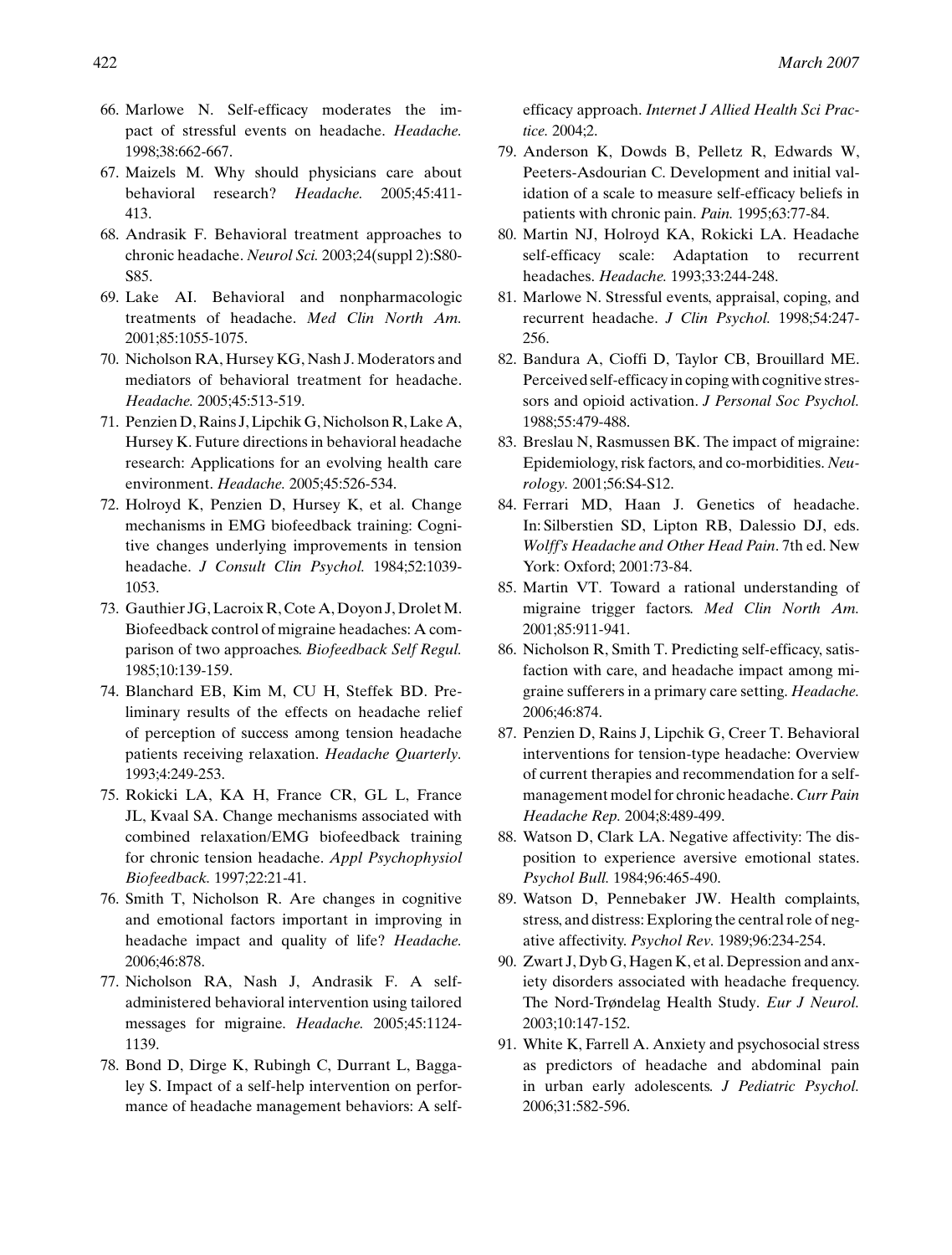- 92. Boardman H, Thomas E, Millson D, Croft P. Psychological, sleep, lifestyle, and comorbid associations with headache. *Headache.* 2005;45:657-669.
- 93. Holroyd KA, Stensland M, Lipchik GL, Hill KR, O'Donnell F, Cordingly G. Psychosocial correlates and impact of chronic tension-type headaches. *Headache.* 2000;40:3-16.
- 94. Janke E, KA H, Romanek K. Depression increases onset of tension-type headache following laboratory stress. *Pain.* 2004;111:230-238.
- 95. Perozzo P, Savi L, Castelli L, et al. Anger and emotional distress in patients with migraine and tension-type headache. *J Headache Pain.* 2005;6:392- 399.
- 96. Fernandez E, Milburn TW. Sensory and affective predictors of overall pain and emotions associated with affective pain. *Clin J Pain.* 1994;10:3-9.
- 97. Keefe F, Lumley M, Anderson T, Lynch T, Carson K. Pain and emotion: New research directions. *J Clin Psychol.* 2001;57:587-607.
- 98. Wade JB, Price DD, Hamer RM, Schwartz SM, Hart RP. An emotional component analysis of chronic pain. *Pain.* 1990;40:303-310.
- 99. Cottrell CK, Drew JB, Waller SE, Holroyd KA, Brose JA, O'Donnell FJ. Perceptions and needs of patients with migraine: A focus group study. *J Family Practice.* 2002;51:142-147.
- 100. Materazzo F, Cathcart S, Pritchard D. Anger, depression, and coping interactions in headache activity and adjustment: A controlled study. *J Psychosomatic Res.* 2000;49:69-75.
- 101. Duckro PN, Chibnall JT, Tomazic TJ. Anger, depression, and disability: A path analysis of relationships in a sample of chronic posttraumatic headache patients. *Headache.* 1995;35:7-9.
- 102. Holroyd KA, Malinoski P, Davis MK, Lipchik GL. The three dimensions of headache impact: Pain, disability and affective distress. *Pain.* 1999/12/1 1999;83:571-578.
- 103. Nicholson R, Gramling S. The role of anger-in and depression in predicting headache-related disability. Paper presented at: Association for the Advancement of Behavior Therapy 2003; Boston, MA.
- 104. Hatch JP, Schoenfeld LS, Boutros NN, Seleshi E, Moore PJ, Cyr-Provost M. Anger and hostility in tension-type headache. *Headache.* 1991;31:302- 304.
- 105. Lang P, Bradley M, Cuthbert B. Motivated attention: Affect, activation, and action. In: Lang P, Si-

mons R, Balaban M, eds. *Attention and Orienting: Sensory and Motivational Processes*. Hillsdale, NJ: Lawrence Erlbaum; 1997:97-135.

- 106. Burstein R. Unitary hypothesis for multiple triggers of the pain and strain of migraine. *J Comparat Neurol.* 2005;493:9-14.
- 107. Asmundson GJ, Norton PJ, Vlaeyen J. Fearavoidance models of chronic pain: An overview. In: Asmundson GJ, Vlaeyen JWS, Crombez G, eds. *Understanding and Treating Fear of Pain*. Oxford, UK: Oxford University Press; 2004:3-24.
- 108. Lydiard R. The role of GABA in anxiety disorders. *J Clin Psychol.* 2003;64:21-27.
- 109. Crestani F, Lorez M, Baer K, et al. Decreased GABAA-receptor clustering results in enhanced anxiety and a bias for threat cues. *Nature Neurosci.* 1999;2:833-839.
- 110. Low K, Crestani F, Keist R, et al. Molecular and neuronal substrate for the selective attenuation of anxiety. *Science.* 2000;290:131-134.
- 111. Storer R, Akerman S, Shields K, Goadsby PJ. GABAA receptor modulation of trigeminovascular nociceptive neurotransmission by midazolam is antagonized by flumazenil. *Brain Res.* 2004;1013:188- 193.
- 112. Mulleners W, Chronicle E, Vredeveld J, Koehler P. Visual cortex excitability in migraine before and after valproate prophylaxis: A pilot study using TMS. *Eur J Neurol.* 2002;9:35-40.
- 113. Breslau N. Migraine, suicidal ideation, and suicide attempts. *Neurology.* 1992:392-395.
- 114. Silberstein SD. Serotonin (5-HT) and migraine. *Headache.* 1994;34:498-517.
- 115. Dougherty DD, Shin LM, Alpert NM, et al. Anger in healthy men: A PET study using script-driven imagery. *Soci Biol Psychiatry*. 1999;46:466-472.
- 116. Hariri A, Bookheimer S, Mazziotta J. Modulating emotional responses: Effects of a neocortical network on the limbic system. *Neuroreport*. 2000;11:43- 48.
- 117. Rainville P. Brain mechanisms of pain affect and pain modulation. *Curr Opin Neurobiol.* 2002;12:195- 204.
- 118. Barlow D. Unraveling the mysteries of anxiety and its disorders from the perspective of emotion theory. *Am Psychol.* 2000;55:1247-1263.
- 119. Barlow D. *Anxiety and its Disorders: The Nature and Treatment of Anxiety and Panic*, 2nd ed. New York: Guilford; 2000.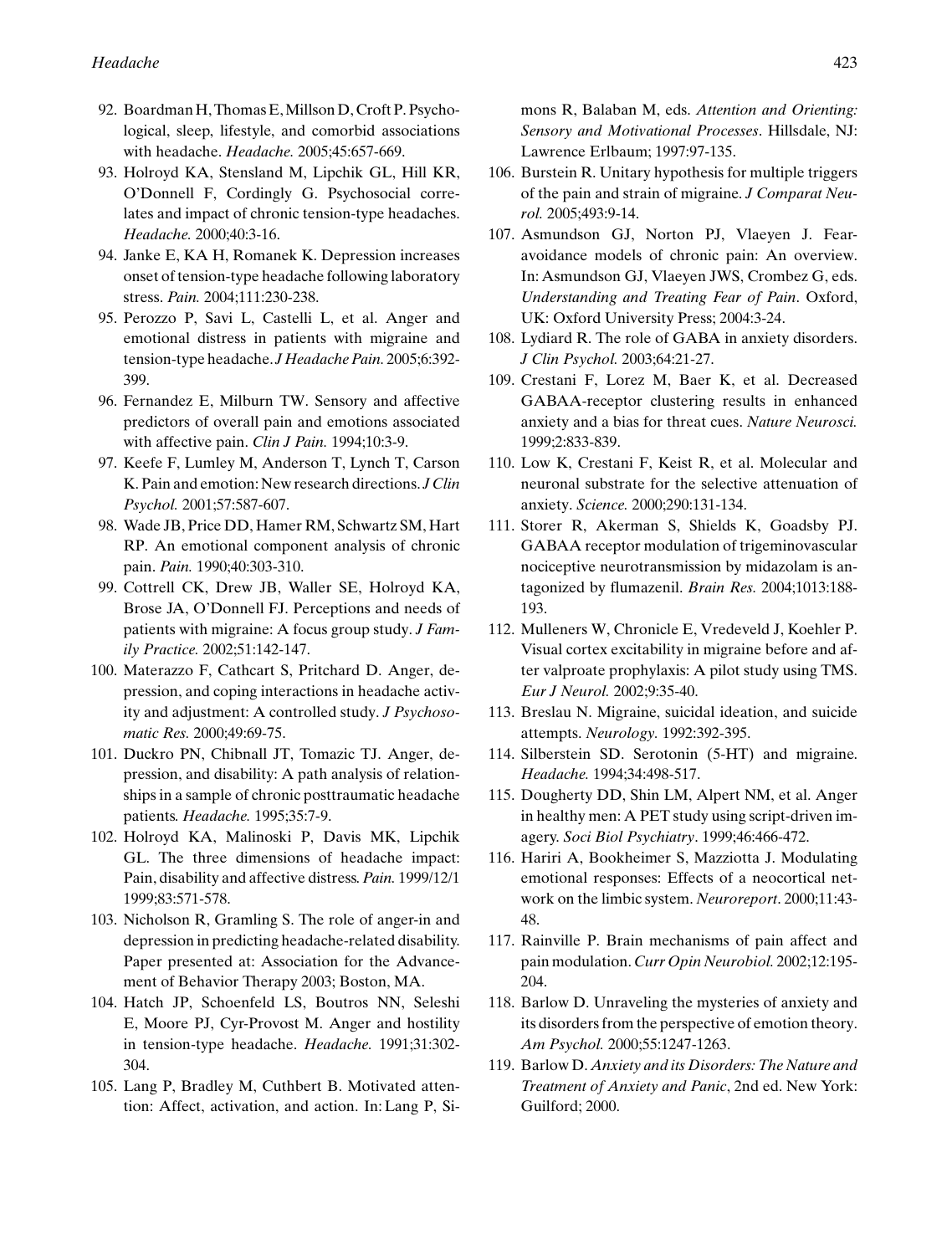- 120. Nash J, Thebarge R. Understanding psychological stress, its biological processes, and impact on primary headache. *Headache.* 2006;46.
- 121. Rasmussen B. Migraine and tension-type headache in a general population: Precipitating factors, female hormones, sleep pattern and relation to lifestyle. *Pain.* 1993;53:65-72.
- 122. Lanteri-Minet M, Radat F, Chautard M, Lucas C. Anxiety and depression associated with migraine: Influence on migraine subjects' disability and quality of life, and acute migraine management. *Pain.* 2005;118:319-326.
- 123. Nicholson R, Rooney M, Vo K, O'Laughlin E, Gordon M. Headache care among different ethnicities: Do disparities exist? *Headache.* 2006;46:754-765.
- 124. Scharff L, Turk DC, Marcus DA. Triggers of headache episodes and coping responses of headache diagnostic groups. *Headache.* 1995;35:397- 403.
- 125. Holm JE, Lokken C, Myers TC. Migraine and stress: A daily examination of temporal relationships in women migraineurs. *Headache.* 1997;37:553-558.
- 126. Fichtel A, Larsson B. Psychosocial impact of headache and comorbidity with other pains among Swedish school adolescents. *Headache.* 2002;42:766- 775.
- 127. Harpole L, Samsa G, Matchar DB, Silberstein SD, Blumenfeld A, Jurgelski A. Burden of illness and satisfaction with care among patients with headache seen in a primary care setting. *Headache.* 2005;45:1048-1055.
- 128. Marcus D. Headache and other types of chronic pain. *Headache.* 2003;43:49-53.
- 129. Bishop KL, Holm JA, Borowiak DM, Wilson BA. Perceptions of pain in women with headache: A laboratory investigation of the influence of pain-related anxiety and fear. *Headache.* 2001;41:494-499.
- 130. McCracken LM, Turk DC. behavioral and cognitivebehavioral treatment for chronic pain: Outcome, predictors of outcome, and treatment process. *Spine.* 2002;27:2564-2573.
- 131. Breuner C. Factors related to school absenteeism in adolescents with recurrent headache. *Headache.* 2004;44:217-222.
- 132. Wu L, Parkerson G, Doraiswamy PM. Health perception, pain, and disability as correlates of anxiety and depression symptoms in primary care patients. *J Am Board Family Practice.* 2002;15:183-190.
- 133. Lafata J, Moon C, Leotta C, Kolodner K, Poisson

L, RB L. The medical care utilization and costs associated with migraine headache. *J Gen Inter Med.* 2004;19:1005-1012.

- 134. Nash J, Williams D, Nicholson R, Trask P. The contribution of pain-related anxiety to disability from headache. *J Behav Med.* 2006;29.
- 135. Norton PJ, Asmundson GJ. Amending the fearavoidance model of chronic pain: What is the role of physiological arousal? *Behav Ther.* 2003;34:17-30.
- 136. Norton PJ, Asmundson GJ. Anxiety sensitivity, fear, and avoidance behavior in headache pain. *Pain.* 2004;111:218-223.
- 137. Vlaeyen J, Linton SJ. Fear-avoidance and its consequences in chronic musculoskeletal pain: A state of the art. *Pain.* 2000;85:317-332.
- 138. Reiss S, Peterson R, Gursky D, McNally R. Anxiety sensitivity, anxiety frequency and the prediction of fearfulness. *Behav Res Ther.* 1986;24:1-8.
- 139. Salkovskis P, Clark D. Panic disorder and hypochondriasis. *AdvBehav Res Ther.* 1993;15:23-48.
- 140. Asmundson GJ, Taylor S. Role of anxiety sensitivity in pain-related fear and avoidance. *J Behav Med.* 1996;19:577-586.
- 141. Asmundson GJ, Wright KD, Norton PJ, Veloso F. Anxiety sensitivity and other emotionality traits in predicting headache medication use in patients with recurring headaches: Implications for abuse and dependency. *Add Behav.* 2001;26:827-840.
- 142. American Psychiatric Association. *Diagnostic and Statistical Manual of Mental Disorders*. 4th ed. Washington, DC: American Psychiatric Association; 1994.
- 143. Tschannen TA, Duckro PN, Margolis RB, Tomazic TJ. The relationship of anger, depression, and perceived disability among headache patients. *Headache.* 1992;32:501-503.
- 144. Nicholson RA, Gramling SE, Ong JC, Buenevar L. Differences in anger expression between individuals with and without headache after controlling for depression and anxiety. *Headache.* 2003;43:651-663.
- 145. Venable VL, Carlson CR, Wilson J. The role of anger and depression in recurrent headache. *Headache.* 2001;41:21-30.
- 146. Breslau N, Davis GC, Schultz LR, Peterson EL. 1994 Wolff Award Presentation. Migraine and major depression: A longitudinal study. *Headache.* 1994;34:387-393.
- 147. Blanchard EB, Andrasik F, Applebaum KA, et al. The efficacy and cost-effectiveness of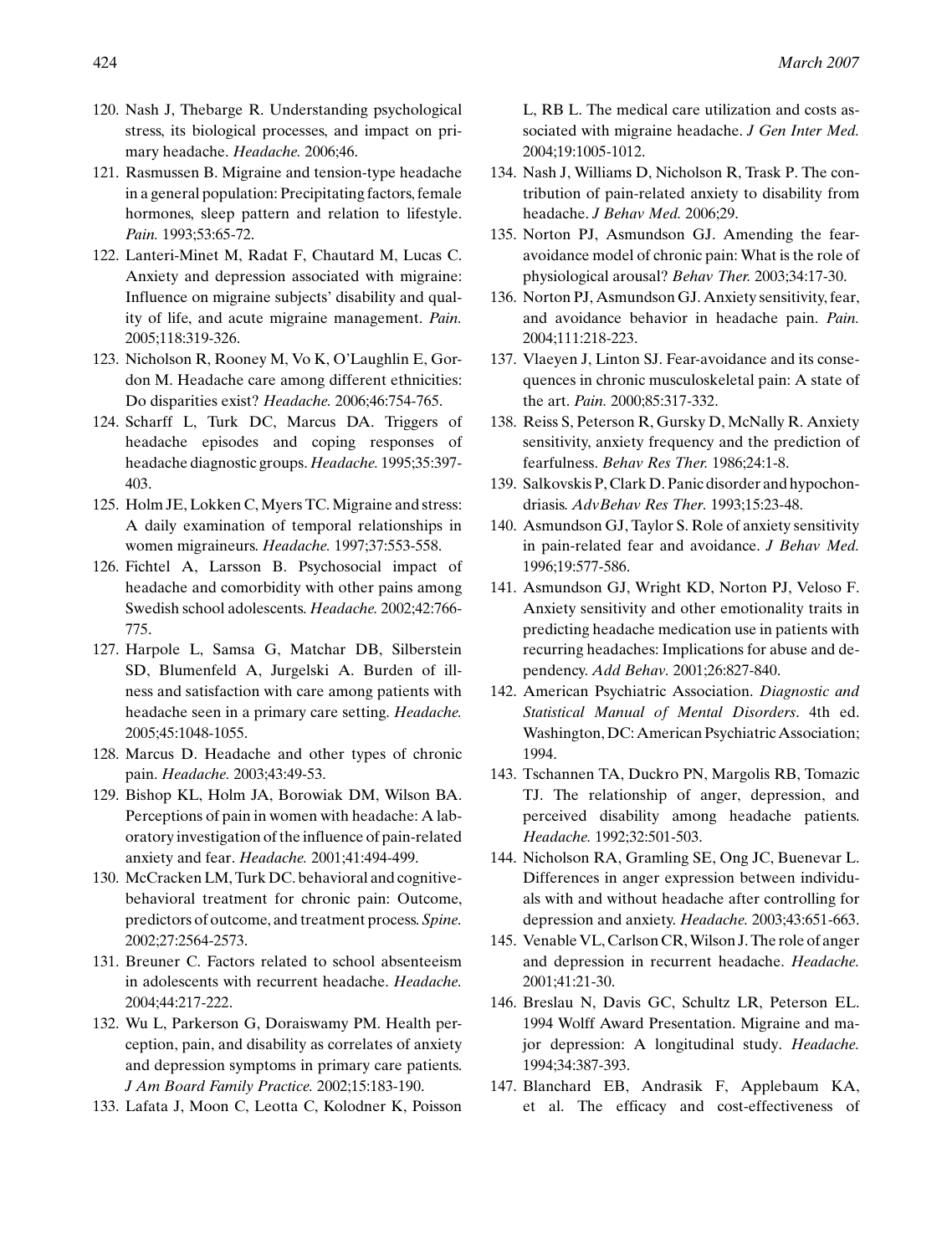minimal-therapist contact, non-drug treatments of chronic migraine and tension headache. *Headache.* 1985;25:214-220.

- 148. Everson S, Goldberg D, Kaplan G, et al. Hopelessness and risk of mortality and incidence of myocardial infarction and cancer. *Psychosomatic Med.* 1996;58:113-121.
- 149. Gesztelyi G, Bereczki D. Determinants of disability in everyday activities differ in primary and cervicogenic headaches and in low back pain. *Psychiatr Clin Neurosci.* 2006;60:271-276.
- 150. Stewart W, F., RB L. Need for care and perceptions of MIDAS among headache sufferers study. *CNS Drugs.* 2002;16(suppl 1):5-11.
- 151. Marcus DA. Identification of patients with headache at risk of psychological distress. *Headache.* 2000;40:373-376.
- 152. Averill J. *Anger and Aggression: An Essay on Emotion*. New York: Springer-Verlag; 1982.
- 153. Lazarus R. *Fifty Years of the Research and Theory of R.S. Lazarus: An Analysis of Historical and Perennial Issues*. Mahwah, NJ: Lawrence Erlbaum; 1998.
- 154. Smedslund J. How shall the concept of anger be defined? *Theory Psychol.* 1993;3:5-33.
- 155. Fernandez E, Turk DC. The scope and significance of anger in the experience of chronic pain. *Pain.* 1995:165-175.
- 156. Izard C. Four systems for emotion activation: Cognitive and noncognitive processes. *Psychol Rev.* 1993;100:68-90.
- 157. Miller T, Smith T, Turner C, Guijarro M, Hallet A. A meta-analytic review of research on hostility and physical health. *Psychol Bull.* 1996;119:322-348.
- 158. Suinn RM. The terrible twos-anger and anxiety. Hazardous to your health. *Am Psychol.* 2001;56:27- 36.
- 159. Kerns R, Rosenberg R, Jacob M. Anger expression and chronic pain. *J Behav Med.* 1994;17:57-67.
- 160. Burns JW, Johnson B, Devine J, Mahoney N, Pawl R. Anger management style and the prediction of treatment outcome among male and female chronic pain patients. *Behav Res Ther.* 1998;36:1051- 1062.
- 161. Eckhardt C, Deffenbacher J. Diagnosis of anger disorders. In: Kassinove H, ed. *Anger Disorders: Definition, Diagnosis, and Treatment*. Washington, DC: Taylor & Francis; 1995:27-48.
- 162. Spielberger C, Reheiser E, Sydeman S. Measuring the experience, expression, and control of anger.

In: Kassinove H, ed. *Anger Disorders: Definition, Diagnosis, and Treatment*. Washington, DC: Taylor & Francis; 1995:49-68.

- 163. Spielberger CD, Johnson EH, Russell SF, Crane RJ, Jacobs GA, Worden TJ. The experience and expression of anger: Construction and validation of an anger expression scale. In: Chesney MA, Rosenman RH, eds. *Anger and Hostility in Cardiovascular and Behavioral Disorders*. New York: Hemisphere; 1985:5-30.
- 164. Burns JW. Anger management style and hostility: Predicting symptom-specific physiological reactivity among chronic low back pain patients. *J Behav Med.* 1997;20:505-522.
- 165. Kearns RD, Rosenberg R, Jacob MC. Anger expression and chronic pain. *J Behav Med.* 1994;17:57-67.
- 166. Deffenbacher JL, Oetting ER, Lynch RS, Morris CD. The expression of anger and its consequences. *Behav Res Ther.* 1996;34:575-590.
- 167. Pilowski I, Spence ND. Pain, anger, and illness behavior. *J Psychosomatic Res.* 1976;20:411-416.
- 168. Nicholson RA, Gramling SE, Ong JC. *The Role of Anger in Predicting Headache-Related Disability*. Paper presented at: American Headache Society, 2003; Chicago, IL.
- 169. Fernandez E, Turk DC. Sensory and affective components of pain: Separation and synthesis. *Psychol Bull.* 1992;112:205-217.
- 170. Bruehl S, Burns JW, Chung OY, Ward P, Johnson B. Anger and pain sensitivity in chronic low back pain patients and pain-free controls: The role of endogenous opioids. *Pain.* 2002;99:223-233.
- 171. Burns JW, Bruehl S, Caceres C. Anger management style, blood pressure reactivity, and acute pain sensitivity: Evidence for "trait x situations" models. *Annal Behav Med.* 2004;27:195-204.
- 172. Bigal ME, Lipton R. Modifiable risk factors for migraine—Clinical lessons. *Headache.* 2006;46.
- 173. Scher AI, Lipton R, Stewart W. Risk factors for chronic daily headache. *Curr Pain Headache Rep.* 2002;6:486-491.
- 174. Houle T, Remble T, Houle T. The examination of headache activity using time-series research designs. *Headache.* 2005;45:438-444.
- 175. Goadsby PJ, Lipton RB, Ferrari MD. Migrainecurrent understanding and treatment. *N Engl J Med.* 2002;346:257-270.
- 176. Bain P. The migraine threshold. *ACHE Newslett.* 2002;13:2.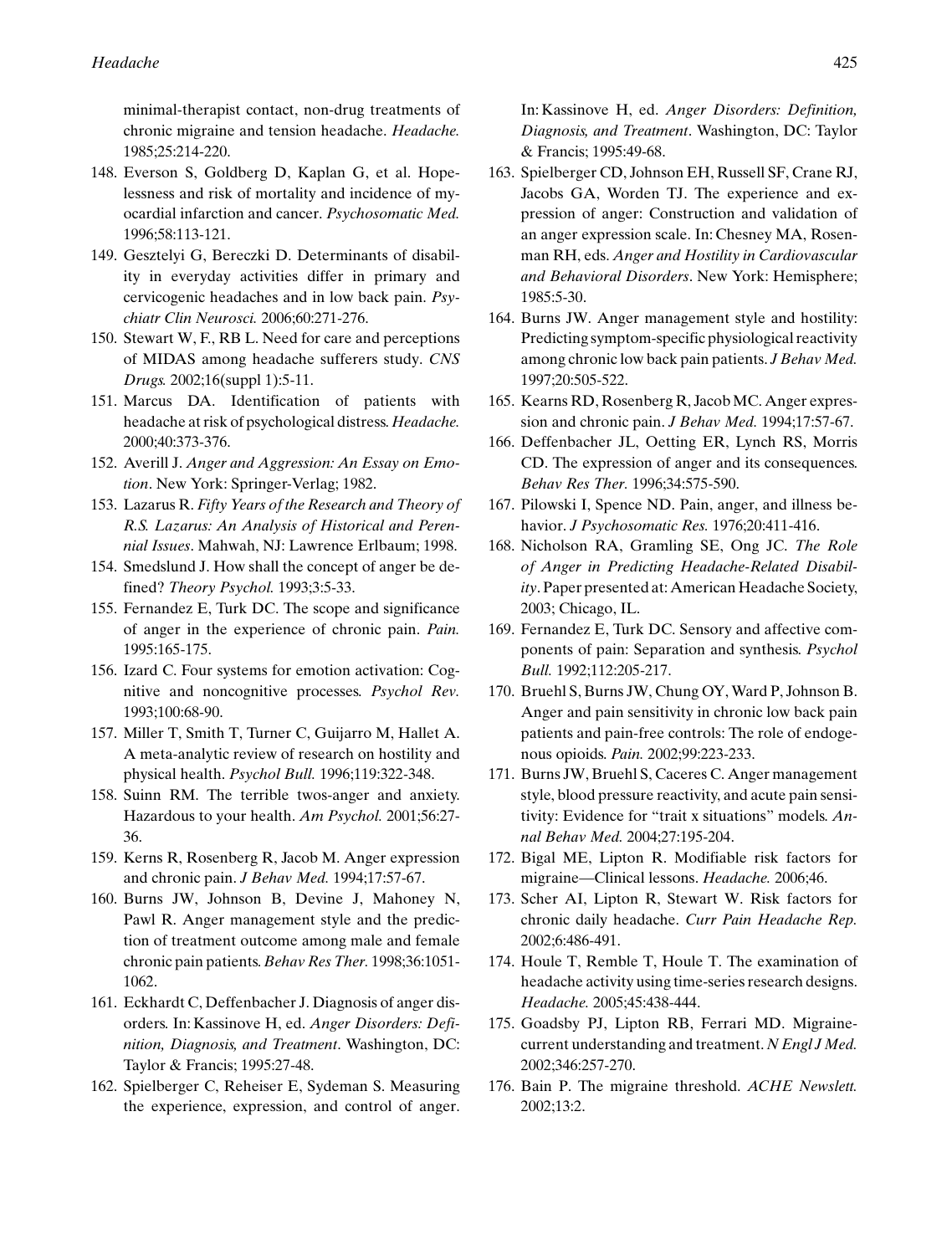- 177. McCrory DC, Penzien DB, Rains JC, Hasselblad V. Efficacy of behavioral treatments for migraine and tension-type headache: Meta-analysis of controlled trials. *Headache.* 1996;36:272.
- 178. McCrory DC, Penzien DB, Hasselblad V, Gray RN. *Evidence Report: Behavioral and Physical Treatments for Tension-type and Cervicogenic Headache*. Des Moines, IA: Foundation for Chiropractic Education and Research (Product No. 2085); 2001.
- 179. Campbell K, Penzien D, Wall J. Evidence-based guidelines for migraine headache in the primary

care setting: Behavioral and physical intervention for prevention of migraine. *Am Acad Neurol. (online)* April 2000, Retrieved October 15, 2002 2000.

- 180. Strom L, Pettersson R, Andersson G. A controlled trial of self-help treatment of recurrent headache conducted via the internet. *J Consulting Clin Psychol.* 2000;68:722-727.
- 181. Holroyd KA, Penzien DB, Lipchik GL. Behavioral management of headache. In: Silberstien SD, Lipton RB, Dalessio DJ, eds. *Wolff's Headache and Other Head Pain*. 7th ed. New York: Oxford; 2001:562-598.